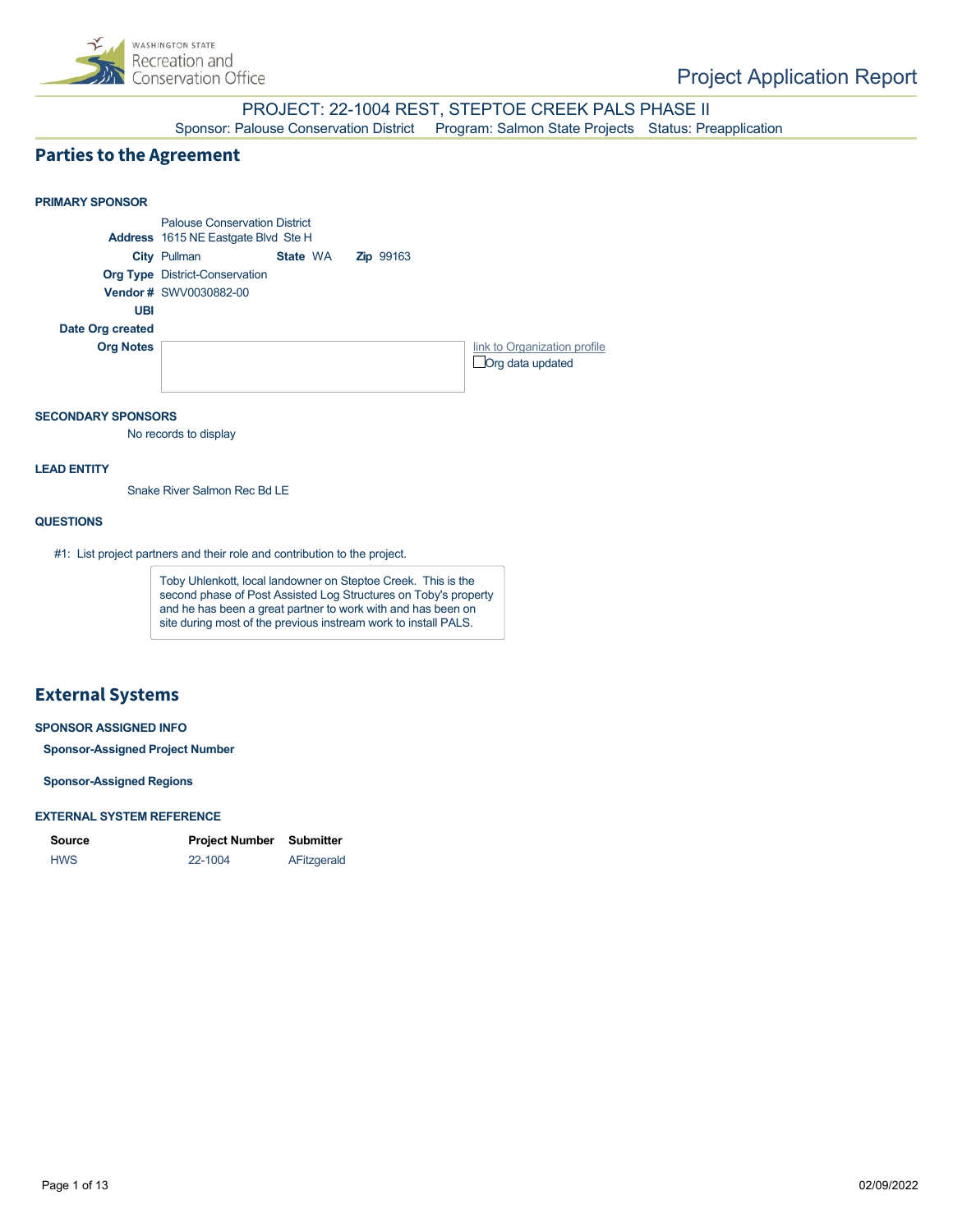## **Project Contacts**

| <b>Contact Name</b><br><b>Primary Org</b>                      | <b>Project Role</b>        | <b>Work Phone</b>      | <b>Work Email</b>       |
|----------------------------------------------------------------|----------------------------|------------------------|-------------------------|
| Alice Rubin<br>Rec. and Conserv. Office                        | <b>Project Manager</b>     | (360) 867-8584         | alice.rubin@rco.wa.gov  |
| <b>Bradley Johnson</b><br><b>Palouse Conservation District</b> | <b>Project Contact</b>     | (509) 332-4101 Ext 106 | Bradleyi@palousecd.org  |
| Ali Fitzgerald<br>Snake River Salmon Rec Bd LE                 | <b>Lead Entity Contact</b> | (509) 382-4115         | ali@snakeriverboard.org |

# **Worksites & Properties**

### **# Worksite Name**

#### #1 Steptoe Creek PALS Phase II

| <b>Restoration</b> | <b>Property Name</b>      |
|--------------------|---------------------------|
| J                  | <b>Uhlenkott Phase II</b> |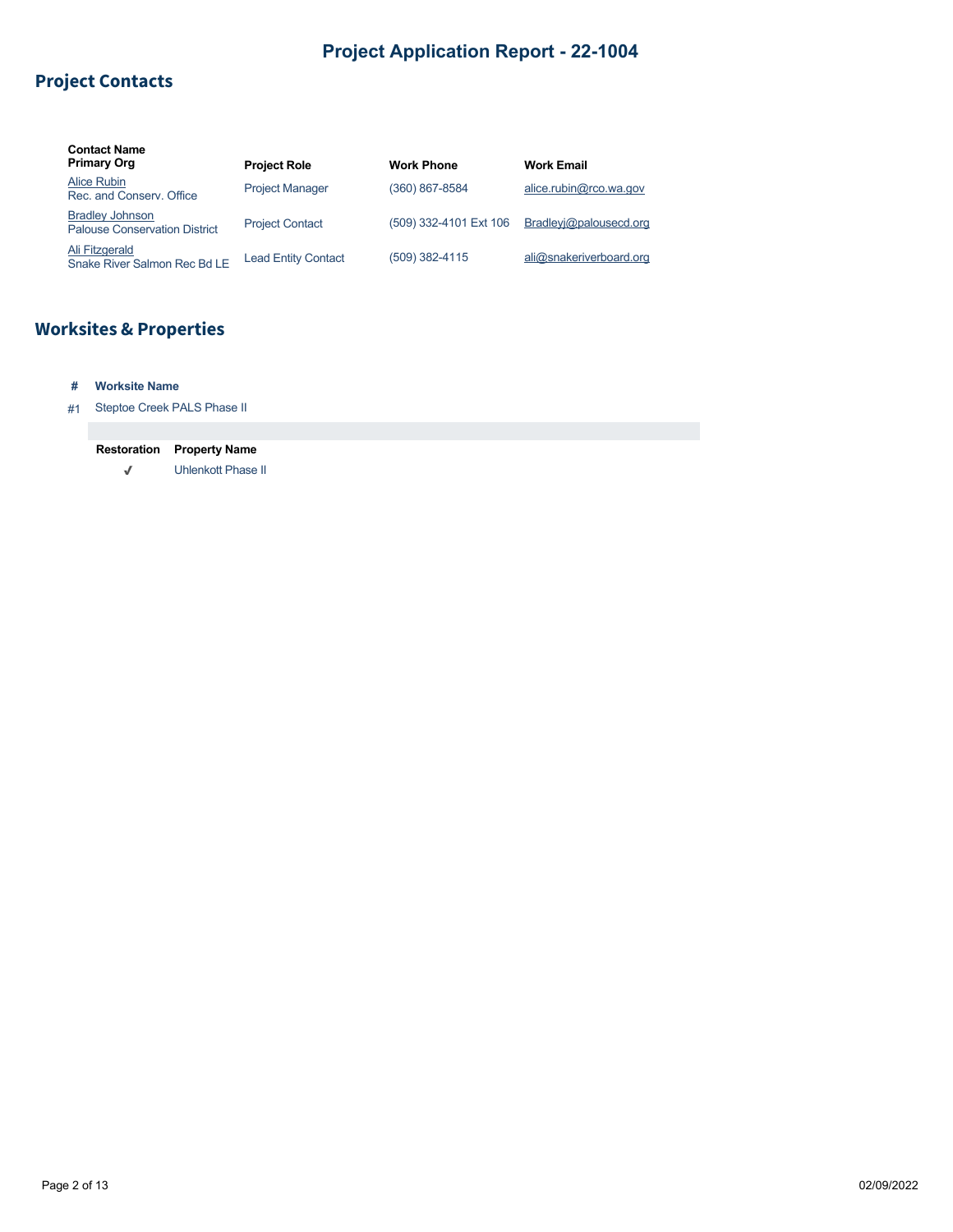### **Worksite Map & Description**

### **Worksite #1: Steptoe Creek PALS Phase II**

#### **WORKSITE ADDRESS**

**Street Address** Steptoe Canyon Road **City, State, Zip** WA 99403

### **Worksite Details**

#### **Worksite #1: Steptoe Creek PALS Phase II**

#### **SITE ACCESS DIRECTIONS**

From Clarkston WA and HWY 12 and Red Wolf Bridge. Go north across Red Wolf bridge and turn west on HWY 193 Wawawai Rd. Follow HWY 193 west to Steptoe Canyon Road. Go up gravel Steptoe Canyon Road to the first culvert crossing (approximately 5 miles), this culvert is about 3 miles above the Bridge that was installed with SRFB funding.

#### **TARGETED ESU SPECIES**

| <b>Species by ESU</b>                              | <b>Egg Present</b>                             | Juvenile Present Adult Present | <b>Population Trend</b>                                                                                                                                                                                                                                                                                                                                                                                                             |
|----------------------------------------------------|------------------------------------------------|--------------------------------|-------------------------------------------------------------------------------------------------------------------------------------------------------------------------------------------------------------------------------------------------------------------------------------------------------------------------------------------------------------------------------------------------------------------------------------|
| Steelhead-Snake River, Asotin<br>Creek. Threatened |                                                | √                              | <b>Unknown</b>                                                                                                                                                                                                                                                                                                                                                                                                                      |
| Reference or source used                           | Steelhead (Oncorhynchus mykiss). Portland, OR. |                                | WDFW Habitat Surveys - (Mendel et al. 2004) - Brief Assessment of Salmonids and<br>Stream Habitat Conditions in Snake RIver Tributaries of Asotin, Whitman and Garfield<br>Counties in Washington. March 2001 - June 2003 - Final Report. WDFW Fish Program.<br>page 173 Northwest Marine Fisheries Service. 2017. ESA Recovery Plan for Snake River<br>Spring/Summer Chinook Salmon (Oncorhynchus tshawytscha) & Snake River Basin |

#### **TARGETED NON-ESU SPECIES**

#### **Species by Non-ESU Notes**

#### **Questions**

Rainbow

#1: Give street address or road name and mile post for this worksite if available.

Steptoe Creek Road at 1st culvert on county road up from Snake River, approximately 5 miles. About 2 miles past the previous completed purged culvert to bridge funding by RCO/SRFB.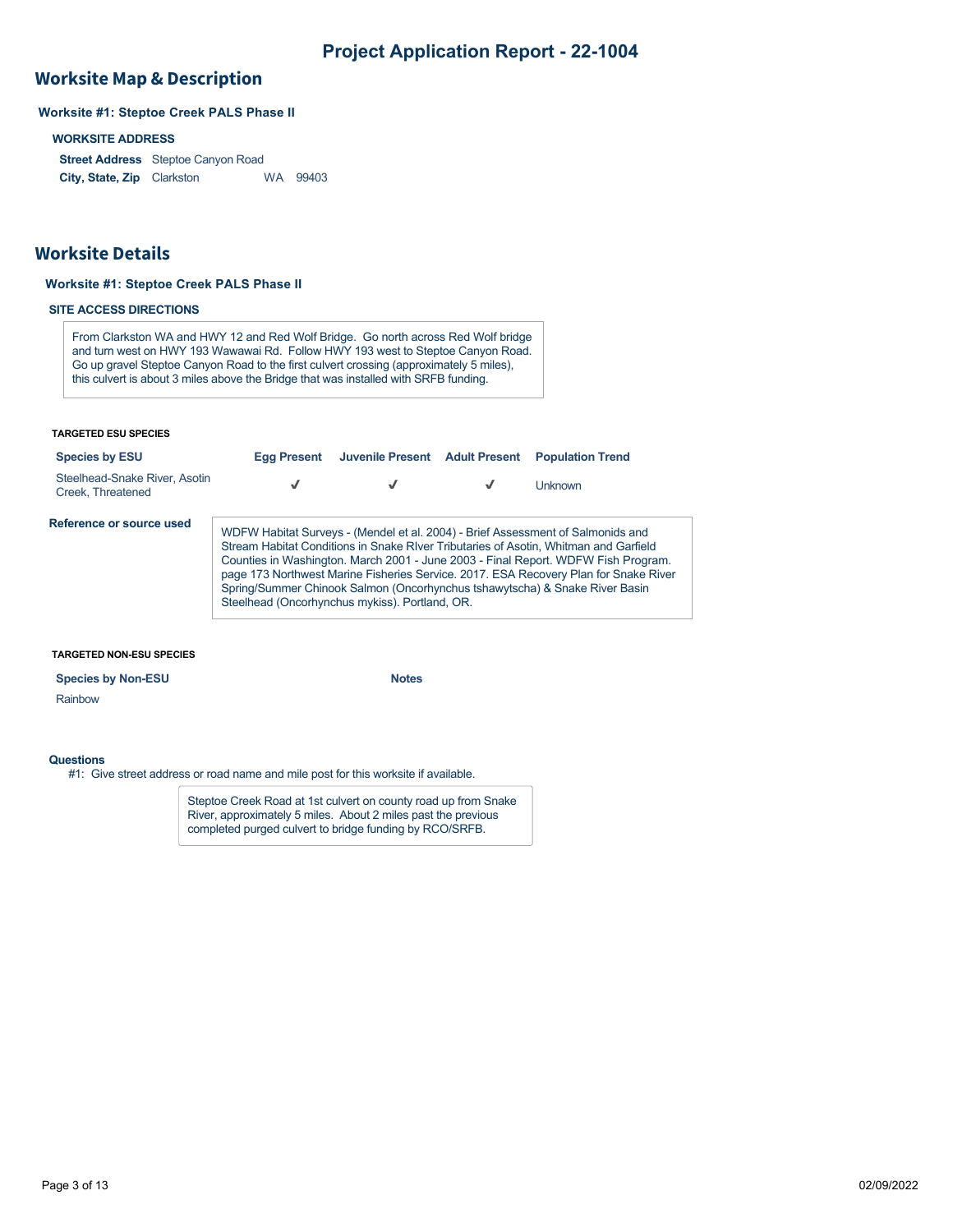## **Project Location**

#### **RELATED PROJECTS**

#### **Projects in PRISM**

| <b>PRISM</b><br><b>Number</b> | <b>Project Name</b>                                  | <b>Current Status</b> | <b>Relationship Type</b> | <b>Notes</b>                                                                                                        |
|-------------------------------|------------------------------------------------------|-----------------------|--------------------------|---------------------------------------------------------------------------------------------------------------------|
| 14-1914 P                     | Steptoe Creek Perched Culvert Design &<br>Assessment | Closed<br>Completed   | <b>Farlier Phase</b>     | 22-1004 is a result of this project and is in an area<br>opened up by perched culvert to bridge project 15-<br>1309 |
| 15-1309 R                     | Steptoe Creek perched culvert<br>replacement         | Closed<br>Completed   | <b>Farlier Phase</b>     | 22-1004 is a result of this project and is in an area<br>opened removing a passage barrier                          |
| 18-2020 R                     | Steptoe Creek Instream Habitat<br>Rehabilitation     | Closed<br>Completed   | <b>Farlier Phase</b>     | Compliments and adds PALS to area opened up by<br>removing a passage barrier                                        |
| 22-1003 R                     | Steptoe Creek Culvert 2 Replacement                  | Preapplication        | <b>Future Phase</b>      | This project is upstream of proposed PALS and<br>would open up more usable habitat above a passage<br>barrier       |

#### **Related Project Notes**

#### **Questions**

#1: Project location. Describe the geographic location, water bodies, and the location of the project in the watershed, i.e. nearshore, tributary, main-stem, off-channel, etc.

> Located in the Middle Snake Watershed (WRIA 35), Steptoe Creek is a small tributary to the Snake River located in southeastern Washington. The project is located in a minor spawning area (mSA) for the Lower Snake River steelhead major population group (MPG) that is currently designated as high-risk status. Steptoe Creek is a second order tributary to the Snake River downstream of Clarkston, WA.

#2: How does this project fit within your regional recovery plan and/or local lead entity's strategy to restore or protect salmonid habitat? Cite section and page number.

Snake River Salmon Recovery Plan and 3- 5 Year Work Plan

- #3: Is this project part of a larger overall project? No
- #4: Is the project on State Owned Aquatic Lands? Please contact the Washington State Department of Natural Resources to make a determination. **[Aquatic Districts and Managers](https://www.dnr.wa.gov/programs-and-services/aquatics/aquatic-districts-and-land-managers-map)** No

### **Property Details**

**Property: Uhlenkott Phase II (Worksite #1: Steptoe Creek PALS Phase II)**

#### **Restoration**

#### **LANDOWNER**

#### **CONTROL & TENURE**

| Name           | <b>Toby Uhlenkott</b> | Instrument Type        | <b>Landowner Agreement</b> |
|----------------|-----------------------|------------------------|----------------------------|
| <b>Address</b> | 709 West Chestnut     | Timing                 | Proposed                   |
| City           | Genesee               | <b>Term Length</b>     | Fixed # of years           |
| <b>State</b>   | 83832<br>Zip<br>ID    | # $Yrs$                | 10                         |
| <b>Type</b>    | Private               | <b>Expiration Date</b> | 10/10/2032                 |
|                |                       | <b>Note</b>            |                            |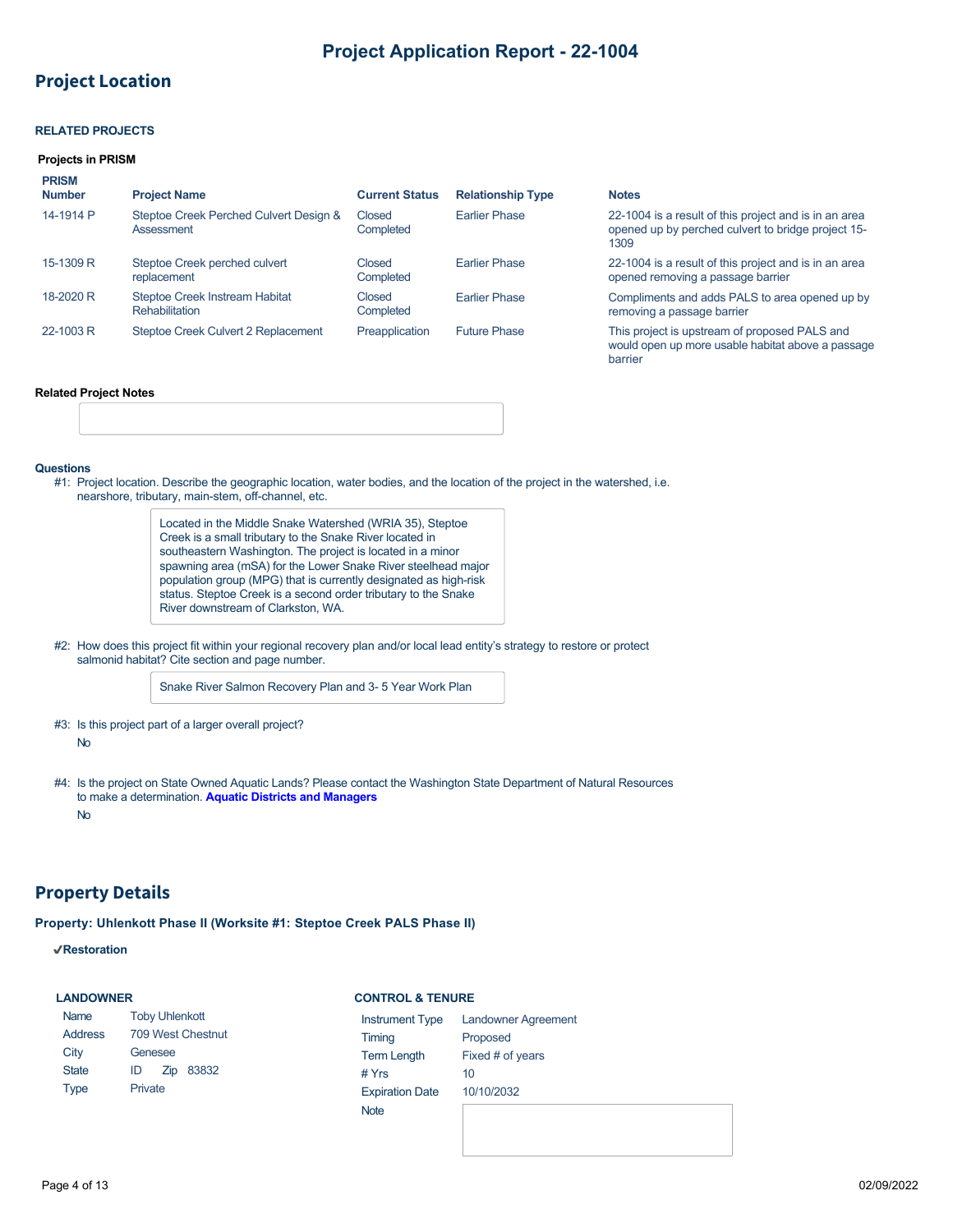## **Project Proposal**

#### **Project Description**

The Palouse Conservation District (PCD) will use this grant to implement instream restoration work in Steptoe Creek, located in Whitman County, WA. PCD will increase fish habitat complexity by improving instream wood and pool habitat for juvenile and adult wild steelhead by installing approximately 40 Post Assisted Logs Structures (PALS) in a reach located upstream of a completed fish passage project. PALS are a cost-effective way to install instream structure without damaging the existing riparian habitat and leaving a small footprint. The project, located in a minor spawning area, will address an imminent threat as identified in the Salmon Recovery Plan for Southeast WA and the regional work plan. The completed restoration project will add spawning habitat value beyond what currently exists in the system while also increasing the impact of project dollars expended to remove the downstream passage barrier and, thus, broaden the impact of recent and future efforts to restore steelhead to Steptoe Creek.

#### **Project Questions**

#1: Problem statement. What are the problems your project seeks to address? Include the source and scale of each problem. Describe the site, reach, and watershed conditions. Describe how those conditions impact salmon populations. Include current and historic factors important to understand the problems.

> Steptoe Creek has limiting instream pool habitat and wood for forming future pools for juvenile and adult summer steelhead. Steptoe Creek has decent riparian vegetation, but like most arid, low rainfall areas, it is mostly made up of cottonwood and alder trees. There is limited floodplain connection and there is sagebrush in the riparian/floodplain areas. Sagebrush doesn't grow in wetted areas, so with limited flow and floodplain connection we anticipate needing PALS to slow the water and form pools. PALS will immediately increase wood in the stream.

#2: Describe the limiting factors, and/or ecological concerns, and limiting life stages (by fish species) that your project expects to address.

> Limiting factors in Steptoe Creek are: temperature, flow, pools and lack of wood. For all livestages of summer steelhead, the limiting factors that this proposal will address are lack of suitable resting and rearing pools and increasing wood.

#3: What are the project goals? The goal of the project should be to solve identified problems by addressing the root causes. Then clearly state the desired future condition. Include which species and life stages will benefit from the outcome, and the time of year the benefits will be realized. **[Example Goals and Objectives](https://rco.wa.gov/wp-content/uploads/2020/02/SRFB-Goals-and-Objectives-Examples.docx)**

Increase pool habitat and also wood in Steptoe Creek.

#4: What are the project objectives? Objectives support and refine biological goals, breaking them down into smaller steps. Objectives are specific, quantifiable actions the project will complete to achieve the stated goal. Each objective should be SMART (Specific, Measurable, Achievable, Relevant, and Time-bound). **[Example Goals and Objectives](https://rco.wa.gov/wp-content/uploads/2020/02/SRFB-Goals-and-Objectives-Examples.docx)**

> Project objectives: 20 pools formed with the 40 PALS that will be installed 120 key pieces of wood will be secured with the 40 PALS installed - 3 per structure

#5: Scope of work and deliverables. Provide a detailed description of each project task/element. With each task/element, identify who will be responsible for each, what the deliverables will be, and the schedule for completion.

#### Scope of Work:

 Permitting - HPA and Cultural Resource Survey - Brad Johnson Palouse CD Structure Placement - identifying PALS locations - Brad Johnson Palouse CD Getting donated wood materials from US Forest Service or private landowner - Brad Johnson Installing PALS structures - 40 PALS installed in Steptoe - Brad Johnson Palouse CD Final Report - write up final - Brad Johnson Palouse CD

#6: What are the assumptions and physical constraints that could impact whether you achieve your objectives? Assumptions and constrains are external conditions that are not under the direct control of the project, but directly impact the outcome of the project. These may include ecological and geomorphic factors, land use constraints, public acceptance of the project, delays, or other factors. How will you address these issues if they arise?

> We don't envision any assumption or physical constraints to hand place PALS in Steptoe Creek. Objectives of increasing instream pool habitat and wood will be met.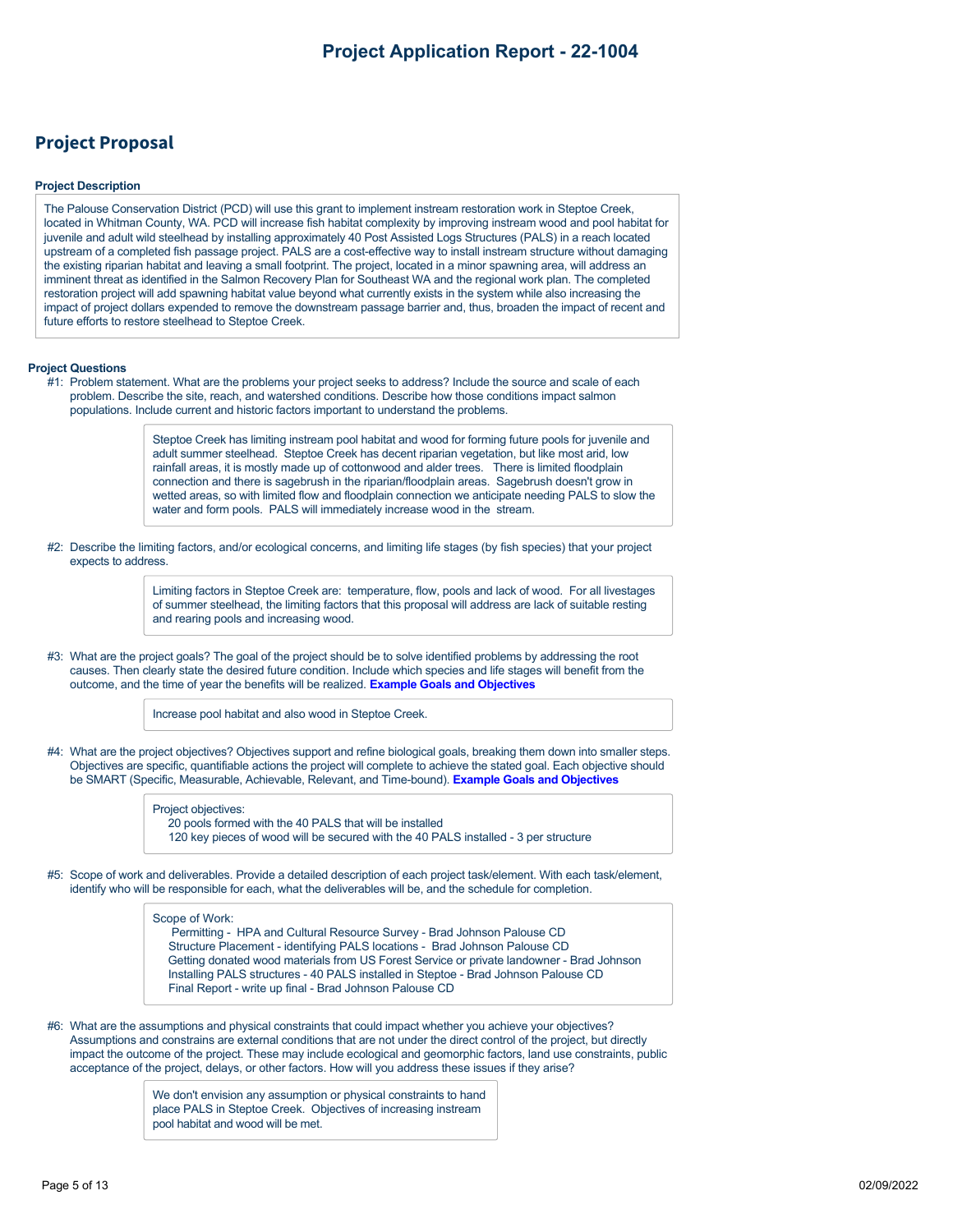#7: How have lessons learned from completed projects or monitoring studies informed this project?

The Asotin Creek IMW is doing extensive monitoring of PALS installation and fish use. We are using what is learned within the Asotin Creek watershed to drive PALS installation for Asotin Creek summer steelhead. Lessons have been learned and used for adaptive management, and the most important lesson learned is "more is better" with hand placed wood.

#8: Describe the alternatives considered and why the preferred was chosen.

There were no other alternative considered on Steptoe Creek. With the lack of instream pool habitat and wood, PALS were the logical choice for this site.

#9: How were stakeholders consulted in the development of this project? Identify the stakeholders, their concerns or feedback, and how those concerns were addressed.

> Stakeholders have seen presentations on PALS and we completed a Story Map for Steptoe Creek previous projects. There are no other stakeholders downstream of previous or this proposed PALS project, but upstream stakeholders have seen installation and have asked questions. Annual Meetings, District Newsletters and presentations have all highlighted previous Steptoe PALS projects on Steptoe.

- #10: Does your project address or accommodate the anticipated effects of climate change? No
- #11: Describe the sponsor's experience managing this type of project. Describe other projects where the sponsor has successfully used a similar approach.

The project sponsor has worked with PALS since 2014 and we helped in development of the Asotin Creek IMW and have worked with them on Asotin Creek PALS. Since 2014 we have installed over 1,000 PALS in Alpowa Creek and also have completed PALS in the Steptoe watershed over the past two years. There has not been any major complications with previous PALS.

- #12: Will veterans (including the veterans conservation corps) be involved in the project? If yes, please describe.
	- Yes

The Palouse CD has a Veteran Conservation Corps and members will be brought out to work with implementation of PALS.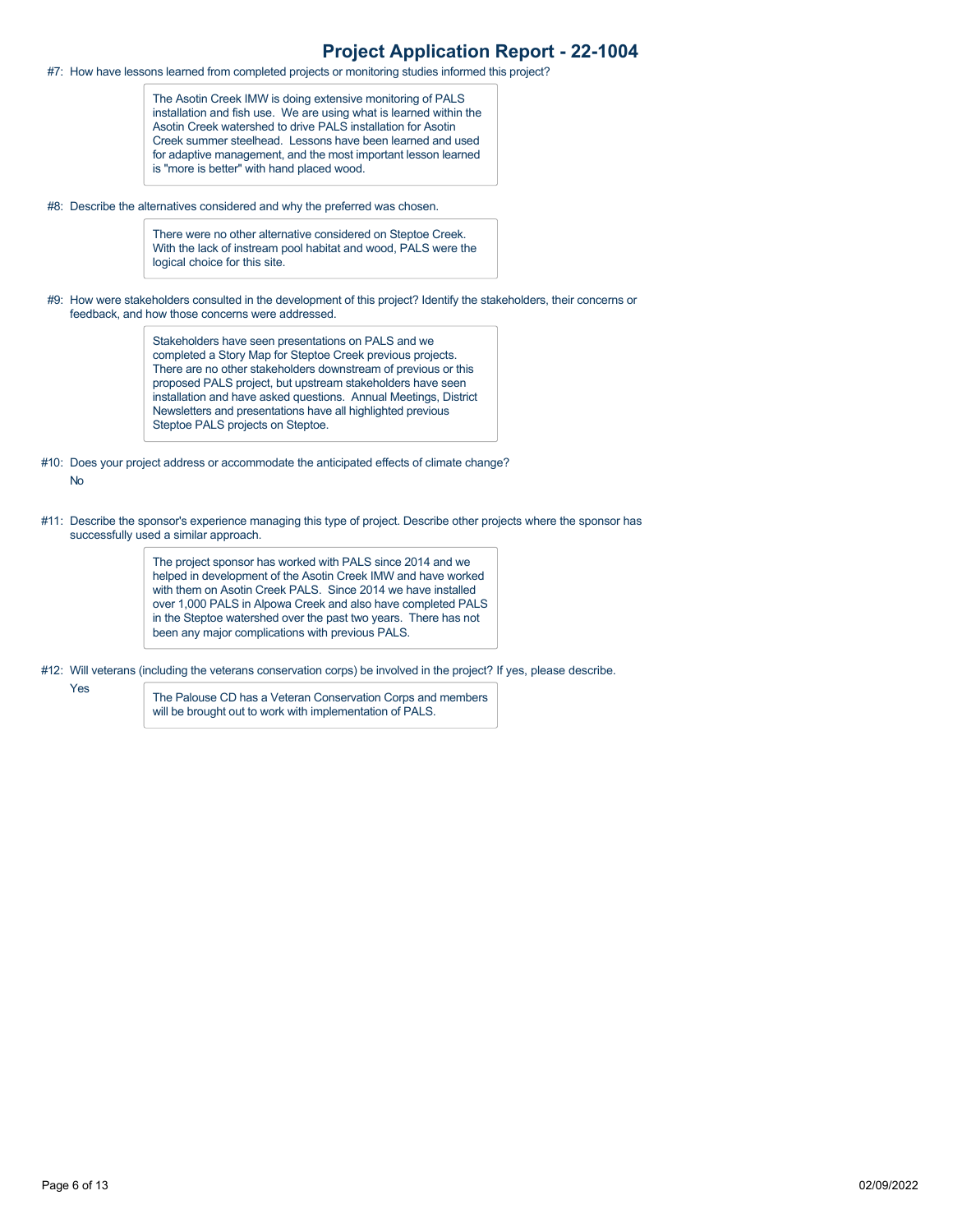### **Restoration Supplemental**

- #1: What level of design (per Appendix D) have you completed? Please attach. **Conceptual** 
	- #1a: What level of design will be produced prior to construction? **Preliminary**
- #2: Will (or did) a licensed professional engineer design the project? No
	- #2a: Describe the qualifications of the design team.

Been working on PALS since 2014. Worked on Asotin Creek IMW, Alpowa and Steptoe PALS prior to this proposal. We have installed over 1,200 PALS.

- #3: Does the project include measures to stabilize an eroding stream bank? No
- #4: Is the primary activity of the project invasive species removal? No
- #5: Is the primary activity of the project riparian planting? No
- #6: Describe the steps you will take to minimize the introduction of invasive species during construction and restoration. Consider how you will use un-infested materials and clean equipment entering and leaving the project area.

Material that comes from the US Forest Service is in a weed free area and we take precautions to ensure the equipment is cleaned each day. When working instream we clean any shoes/clothes that will be going to other watersheds. Waders and boots are soaked to clean them. We try to minimize the spread of any weeds. We also use weedeaters to knock down vegetation for fire suppression and in areas that we will be walking which also gets rid of weed seeds.

#7: Describe the long-term stewardship and maintenance obligations for the project.

By putting PALS into Steptoe Creek we are increasing woody materials and pool habitat for summer steelhead. The landowner will not be doing anything to the stream channel and similar to other projects on private lands the structures will remain until their is a flood or they naturally break down. We have installed PALS since 2014 or 7 years and there doesn't appear to be any breakdown of woody material and landowners have not removed any structures. We will work with the landowner if any concerns arise, but there has not been any long-term stewardship or maintenance obligations in the past. The landowner agrees that the PALS will be left in place for 10 years.

### **Restoration Metrics**

#### **Worksite: Steptoe Creek PALS Phase II (#1)**

Miles of Stream and/or Shoreline Treated or Protected (C.0.b)

Project Identified In a Plan or Watershed Assessment (C.0.c)

0.30

Northwest Marine Fisheries Service. 2017. ESA Recovery Plan for Snake River Spring/Summer Chinook Salmon (Oncorhynchus tshawytscha) & Snake River Basin Steelhead (Oncorhynchus mykiss). Portland, OR.

This project is identified in the Snake River

Priority in Recovery Plan

Page 7 of 13 02/09/2022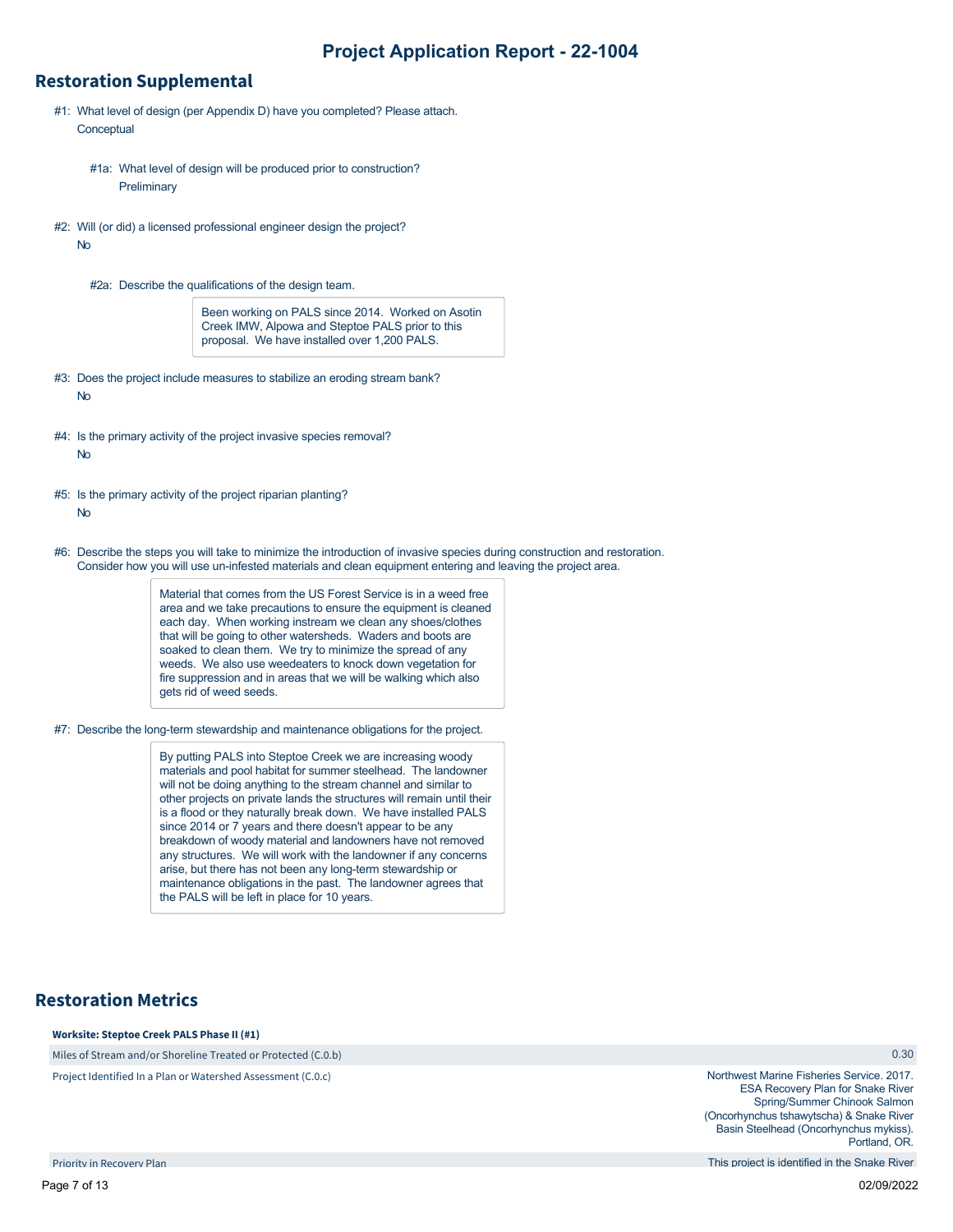|                                                                   | Salmon Recovery 3-5 Year Regional<br>Provisional Work Plan; 35-Habitat<br>Complexity Restoration: Installation of high<br>densities of large woody debris mimic<br>natural processes that lead to the<br>development of pools, structural refuge for<br>juvenile salmonids, and sorted gravel bars<br>for adult salmonid spawning areas. |
|-------------------------------------------------------------------|------------------------------------------------------------------------------------------------------------------------------------------------------------------------------------------------------------------------------------------------------------------------------------------------------------------------------------------|
| Type Of Monitoring (C.0.d.1)                                      | <b>Implementation Monitoring</b>                                                                                                                                                                                                                                                                                                         |
| Monitoring Location (C.0.d.2)                                     | Onsite                                                                                                                                                                                                                                                                                                                                   |
| <b>INSTREAM HABITAT PROJECT</b>                                   |                                                                                                                                                                                                                                                                                                                                          |
| Total Miles Of Instream Habitat Treated (C.4.b)                   | 0.30                                                                                                                                                                                                                                                                                                                                     |
| Channel structure placement (C.4.d.1)                             |                                                                                                                                                                                                                                                                                                                                          |
| Total cost for Channel structure placement                        | \$45,741                                                                                                                                                                                                                                                                                                                                 |
| Material Used For Channel Structure (C.4.d.2)                     | Individual Logs (Anchored)                                                                                                                                                                                                                                                                                                               |
| Miles of Stream Treated for channel structure placement (C.4.d.3) | 0.30                                                                                                                                                                                                                                                                                                                                     |
| Pools Created through channel structure placement (C.4.d.5)       | 20                                                                                                                                                                                                                                                                                                                                       |
| Number of structures placed in channel (C.4.d.7)                  | 40                                                                                                                                                                                                                                                                                                                                       |
| <b>CULTURAL RESOURCES</b>                                         |                                                                                                                                                                                                                                                                                                                                          |
| <b>Cultural resources</b>                                         |                                                                                                                                                                                                                                                                                                                                          |
| <b>Total cost for Cultural resources</b>                          | \$4,500                                                                                                                                                                                                                                                                                                                                  |
| Acres surveyed for cultural resources                             | 3.00                                                                                                                                                                                                                                                                                                                                     |
| <b>PERMITS</b>                                                    |                                                                                                                                                                                                                                                                                                                                          |
| <b>Obtain permits</b>                                             |                                                                                                                                                                                                                                                                                                                                          |
| Total cost to Obtain permits                                      | \$500                                                                                                                                                                                                                                                                                                                                    |
| Number of permits required for implementation of project          |                                                                                                                                                                                                                                                                                                                                          |
| <b>ARCHITECTURAL &amp; ENGINEERING</b>                            |                                                                                                                                                                                                                                                                                                                                          |
| <b>Architectural &amp; Engineering (A&amp;E)</b>                  |                                                                                                                                                                                                                                                                                                                                          |
| Total cost for Architectural & Engineering (A&E)                  | \$2,200                                                                                                                                                                                                                                                                                                                                  |
|                                                                   |                                                                                                                                                                                                                                                                                                                                          |

Priority in Recovery Plan

This project is identified in the Snake River River and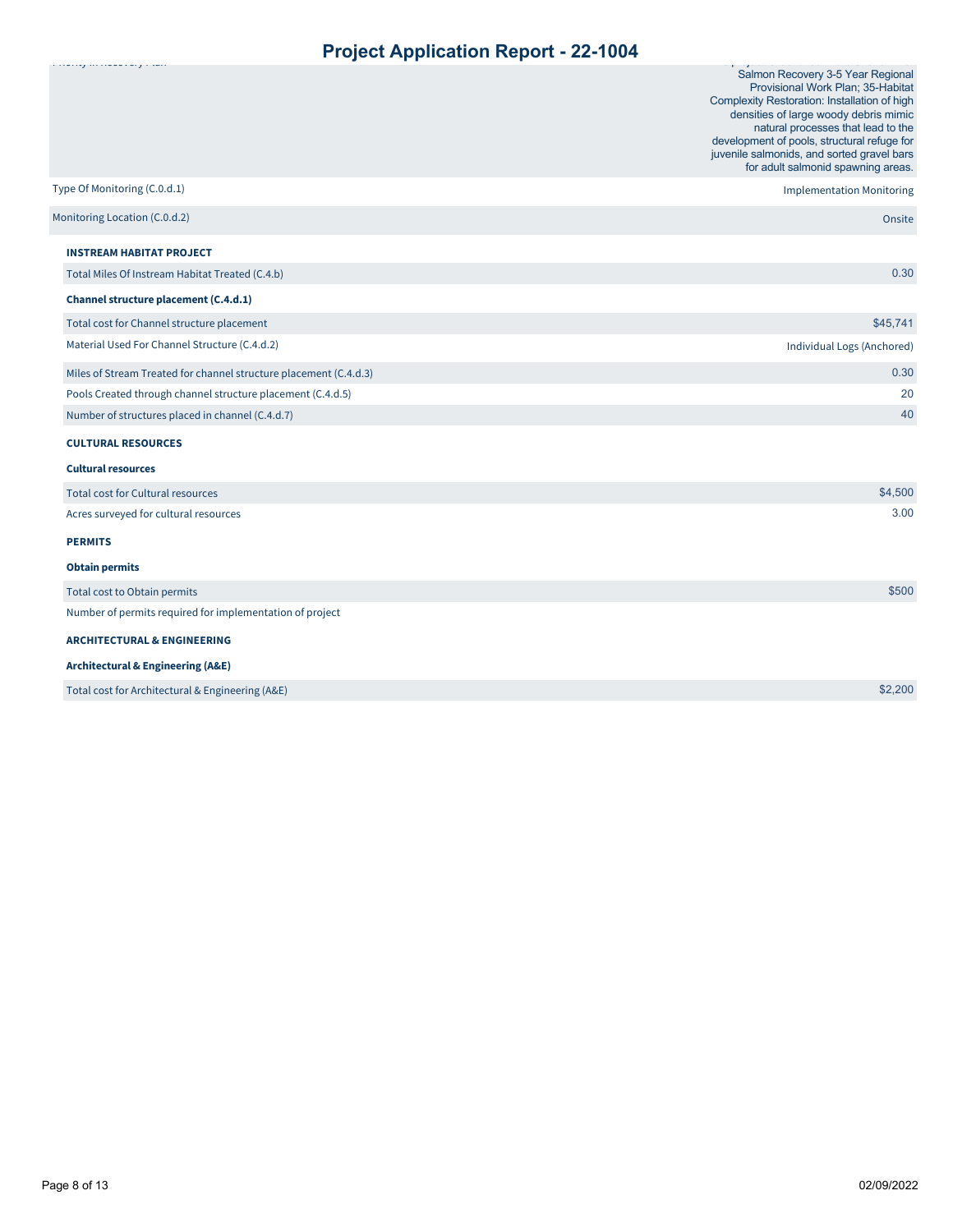## <span id="page-8-0"></span>**Restoration Cost Estimates**

### **Worksite #1: Steptoe Creek PALS Phase II**

| Category                                | <b>Work Type</b>                              | <b>Estimated Cost</b> | <b>Note</b> |
|-----------------------------------------|-----------------------------------------------|-----------------------|-------------|
| <b>Cultural Resources</b>               | Cultural resources                            | \$4,500               |             |
| Instream Habitat Project                | Channel structure placement<br>(C.4.d.1)      | \$45.741              |             |
| <b>Permits</b>                          | <b>Obtain permits</b>                         | \$500                 |             |
|                                         | Subtotal:                                     | \$50.741              |             |
| Admin, Architecture, and<br>Engineering |                                               | \$2,200               |             |
|                                         | Total Estimate For Worksite:                  | \$52.941              |             |
| <b>Summary</b>                          |                                               |                       |             |
|                                         | <b>Total Estimated Costs Without</b><br>AA&E: | \$50.741              |             |
|                                         | Total Estimated AA&E:                         | \$2,200               |             |
|                                         | <b>Total Estimated Restoration Costs:</b>     | \$52.941              |             |

### **Cost Summary**

|                                      | <b>Estimated Cost</b> | <b>Project %</b> | Admin/AA&E % |
|--------------------------------------|-----------------------|------------------|--------------|
| <b>Restoration Costs</b>             |                       |                  |              |
| Restoration                          | \$50.741              |                  |              |
| Admin, Architecture, and Engineering | \$2,200               |                  | 4.34 %       |
| <b>SUBTOTAL</b>                      | \$52.941              | 100.00 %         |              |
| <b>Total Cost Estimate</b>           | \$52.941              | 100.00 %         |              |

## **Funding Request and Match**

| <b>FUNDING PROGRAM</b>             |                          |                                          |          |          |                                  |
|------------------------------------|--------------------------|------------------------------------------|----------|----------|----------------------------------|
| <b>Salmon State Projects</b>       | \$45,000                 | 85.00 %                                  |          |          |                                  |
| <b>SPONSOR MATCH</b>               |                          |                                          |          |          |                                  |
| <b>Other In-Kind Contributions</b> | <b>Donated Materials</b> |                                          |          |          |                                  |
| Amount                             |                          |                                          |          |          | \$7,941.00                       |
| <b>Funding Organization</b>        |                          |                                          |          |          | US Forest Service Pomeroy Ranger |
|                                    |                          | Match Total:                             | \$7,941  | 15.00 %  |                                  |
|                                    |                          | Total Funding Request (Funding + Match): | \$52,941 | 100.00 % |                                  |

### **Questions**

#1: Explain how you determined the cost estimates

We have been installing PALS on both Alpowa and Steptoe Creek since 2014. Materials for the PALS are donated by either private landowners or in this case the US Forest Service. This will be the most cost-effective PALS that are installed if funded.

## **Cultural Resources**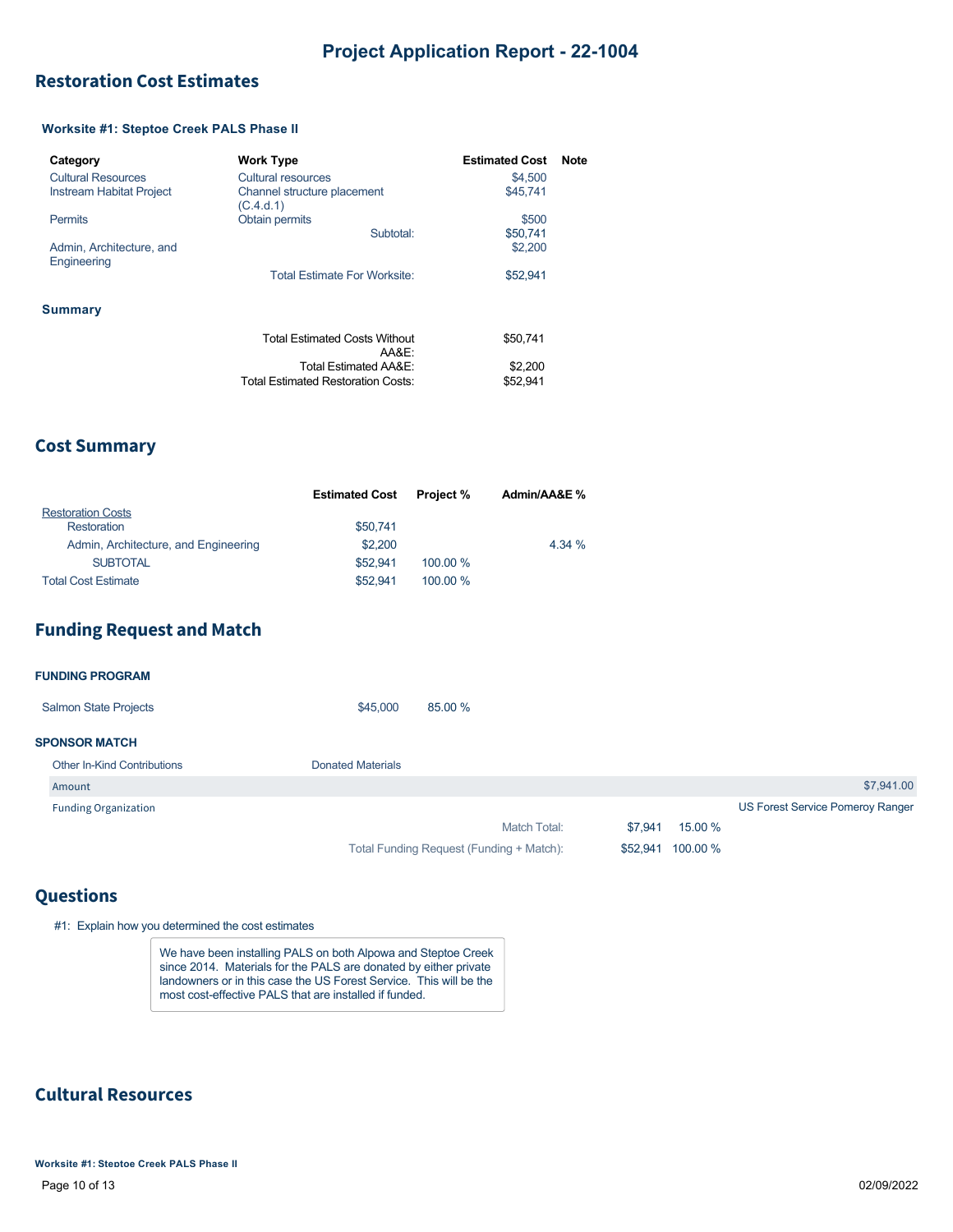#1: Provide a description of the project actions at this worksite (acquisition, development and/or restoration activities that will occur as a part of this project)

> The Post Assisted Log Structures will be hand placed. Trees will be moved from County Road with two people hauling them and placing them instream. A generator and power pack on wheels will be moved along the riparian area and wooden posts will be driven into the active stream channel to hold the woody material in place. There will be walking in the riparian area but on previous projects there is little to no disturbance since we will not be using 4 wheelers and any other equipment in the riparian area. Walking to and from the County Road to place woody materials instream and driving posts into the streambed.

#2: Describe all ground disturbing activities (length, width and depth of disturbance and equipment utilized) that will take place in the Area of Potential Effect (APE). Include the location of any construction staging or access roads associated with your project that will involve ground disturbance.

> Everything will be hand placed and no large equipment will be off the County Road. We don't anticipate any ground disturbance.

#3: Describe any planned ground disturbing pre-construction/restoration work. This includes geo-technical investigation, fencing, demolition, decommissioning roads, etc.

N/A

**Worksite #1: Steptoe Creek PALS Phase II**

#4: Describe the existing project area conditions. The description should include existing conditions, current and historic land uses and previous excavation/fill (if depths and extent is known, please describe).

> Steptoe Creek is in an arid environment and the areas outside of the stream channel consist of cobble and boulders. This is in a pasture situation so there is riparian vegetation with alder trees and some willows, wild rose and blackberries. The project is adjacent to pasture/rangeland. This area is identified to be potentially enrolled in the CREP program

- #5: Will a federal permit be required to complete the scope of work on the project areas located within this worksite? No
- #6: Are you utilizing Federal Funding to complete the scope of work? This includes funds that are being shown as match or not.

The US Forest Service is donating trees for match not funding

#7: Do you have knowledge of any previous cultural resource review within the project boundaries during the past 10 years? No Not within the project boundaries but down stream for both the

previous culvert to bridge and the PALS projects.

- #8: Is the worksite located within an existing park, wildlife refuge, natural area preserve, or other recreation or habitat site? No
- #9: Are there any structures over 45 years of age within this worksite? This includes structures such as buildings, tidegates, dikes, residential structures, bridges, rail grades, park infrastructure, etc.

No

No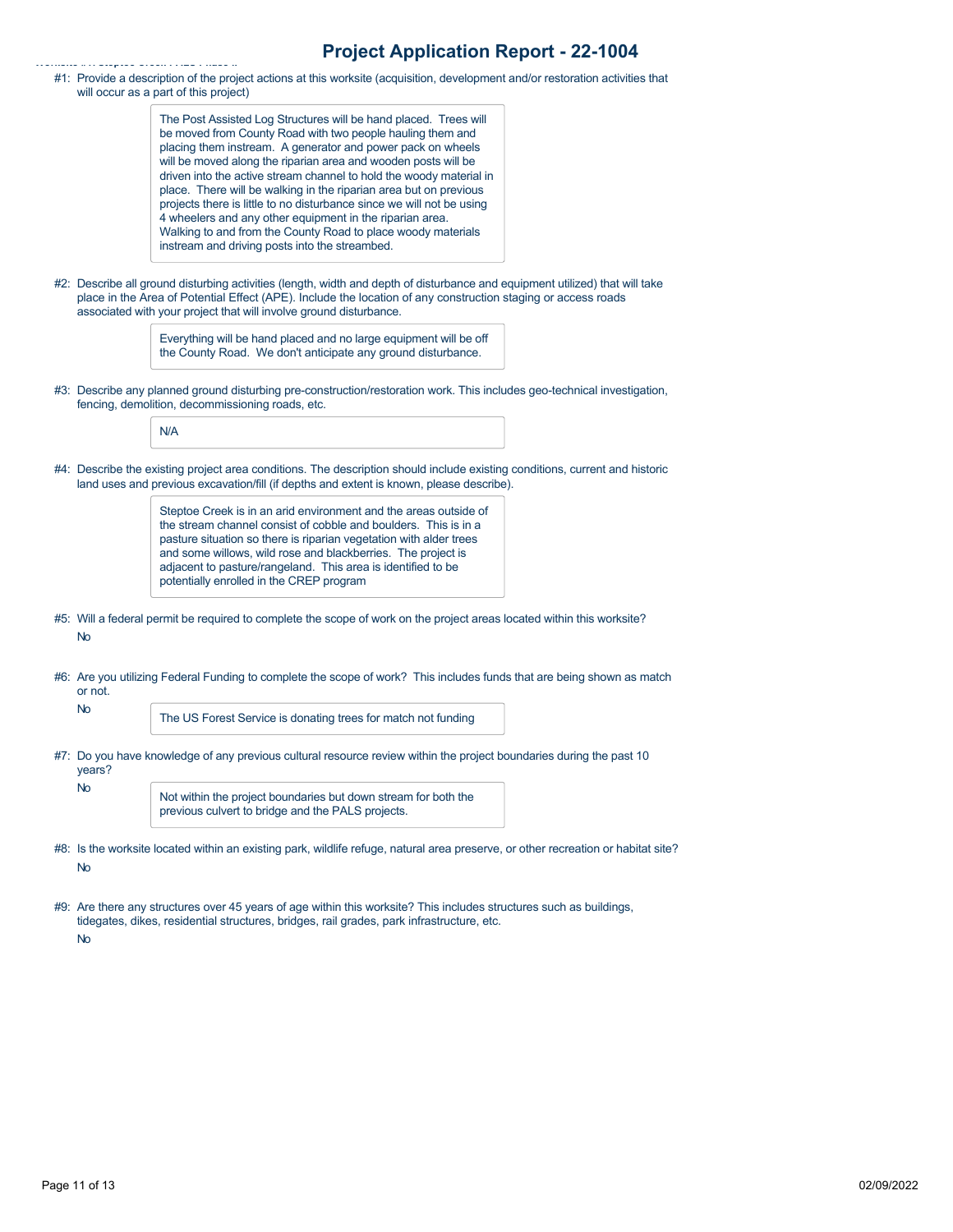# **Project Permits**

| <b>Permits and Reviews</b>               | <b>Issuing Organization</b> | <b>Applied Date</b> | <b>Received</b><br><b>Date</b> | <b>Expiration</b><br><b>Date</b> | Permit# |
|------------------------------------------|-----------------------------|---------------------|--------------------------------|----------------------------------|---------|
| <b>Cultural Assessment [Section 106]</b> | DAHP                        |                     |                                |                                  |         |
| <b>Hydraulics Project Approval [HPA]</b> | Dept of Fish & Wildlife     |                     |                                |                                  |         |

## **Permit Questions**

#1: Are you planning on using the federal permit streamlining process? **[Limit 8](https://rco.wa.gov/wp-content/uploads/2019/10/SAL-PermitStreamFactSheet.pdf)** Yes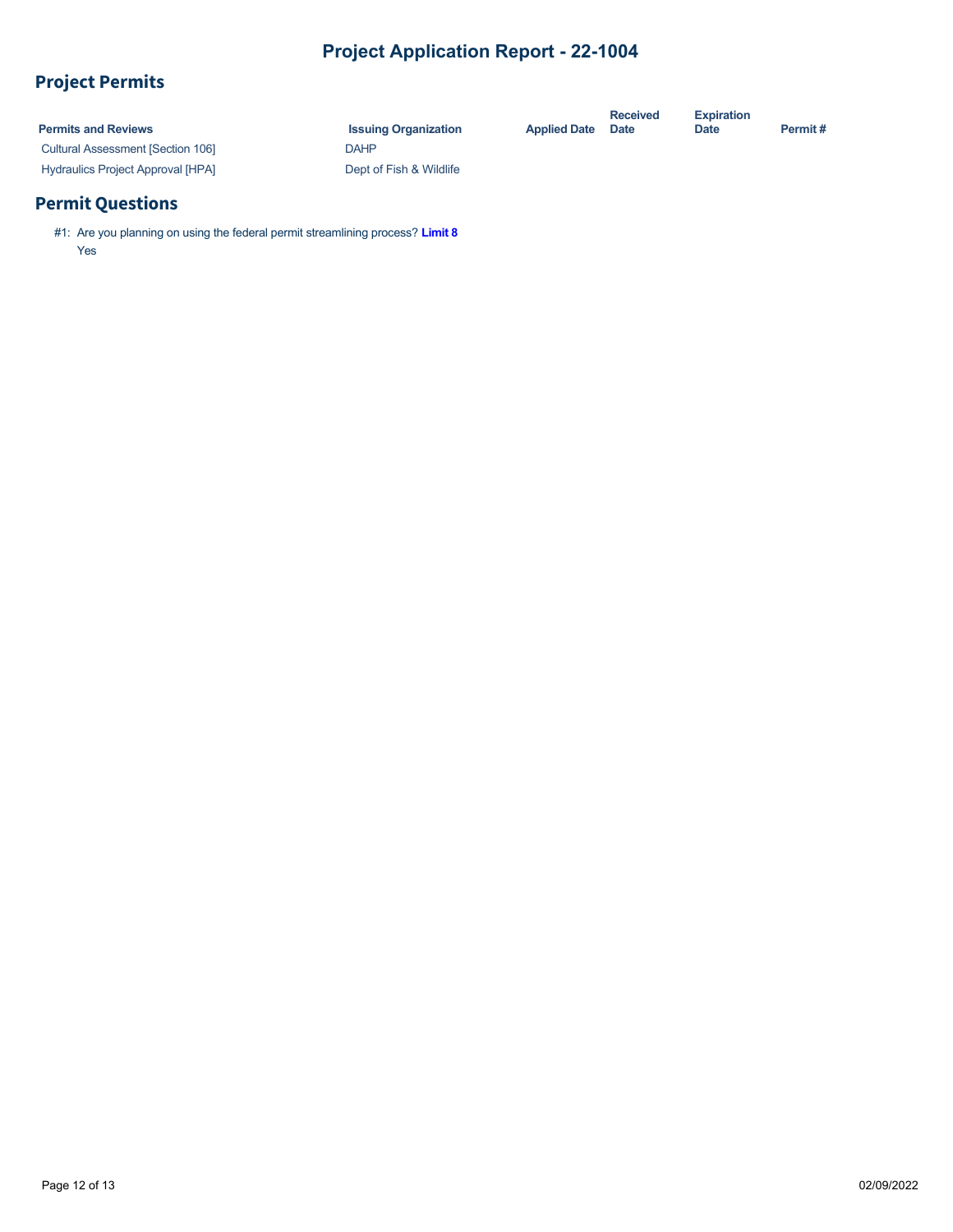## **Attachments**

| <b>Required Attachments</b>                | 3 out of 6 done |
|--------------------------------------------|-----------------|
| <b>Applicant Resolution/Authorizations</b> |                 |
| <b>Cost Estimate</b>                       | √               |
| Landowner acknowledgement form             |                 |
| <b>Map: Restoration Worksite</b>           | J               |
| Photo                                      | J               |
| <b>RCO Fiscal Data Collection Sheet</b>    |                 |

#### **PHOTOS (JPG, GIF)** Photos (JPG, GIF)



### **PROJECT DOCUMENTS AND PHOTOS**

Project Documents and Photos

| <b>File</b><br><b>Type</b> | <b>Attach</b><br><b>Date</b> | <b>Attachment Type</b>           | Title                            | <b>Person</b>   | <b>File Name, Number</b><br><b>Associations</b> | <b>Shared</b> |
|----------------------------|------------------------------|----------------------------------|----------------------------------|-----------------|-------------------------------------------------|---------------|
| × ∏                        | 02/09/2022                   | <b>Cost Estimate</b>             | Proj22-1004Costs.xlsx            | <b>BradleyJ</b> | Proj22-1004Costs.xlsx, 499939                   | $\checkmark$  |
| $w \equiv$                 | 02/09/2022                   | <b>Map: Restoration Worksite</b> | SteptoePALSIIMap.docx            | <b>BradlevJ</b> | SteptoePALSIIMap.docx, 499883                   | $\checkmark$  |
| $\Delta^{\circ}$           | 02/09/2022                   | Photo                            | SteptoePALSIIupstreamculvert.jpq | BradleyJ        | SteptoePALSIIupstreamculvert.jpg,<br>499881     |               |
|                            | 02/09/2022                   | Photo                            | SteptoePALSIIbelowculvert.jpg    | <b>BradleyJ</b> | SteptoePALSIIbelowculvert.jpg, 499880           | √             |
|                            | 02/09/2022                   | Map: Restoration Worksite        | 2022Steptoe Creek PALS.docx      | <b>BradleyJ</b> | 2022Steptoe Creek PALS.docx, 499879             | J             |

## **Application Status**

Application Due Date: 06/27/2022

| <b>Status Name</b> | <b>Status Date</b> | <b>Submitted By</b> | <b>Submission Notes</b> |
|--------------------|--------------------|---------------------|-------------------------|
| Preapplication     | 01/03/2022         |                     |                         |

I certify that to the best of my knowledge, the information in this application is true and correct. Further, all application requirements due on the application due date have been fully completed to the best of my ability. I understand that if this application is found to be incomplete, it will be rejected by RCO. I understand that I may be required to submit additional documents before evaluation or approval of this project and I agree to provide them.

Date of last change: 02/08/2022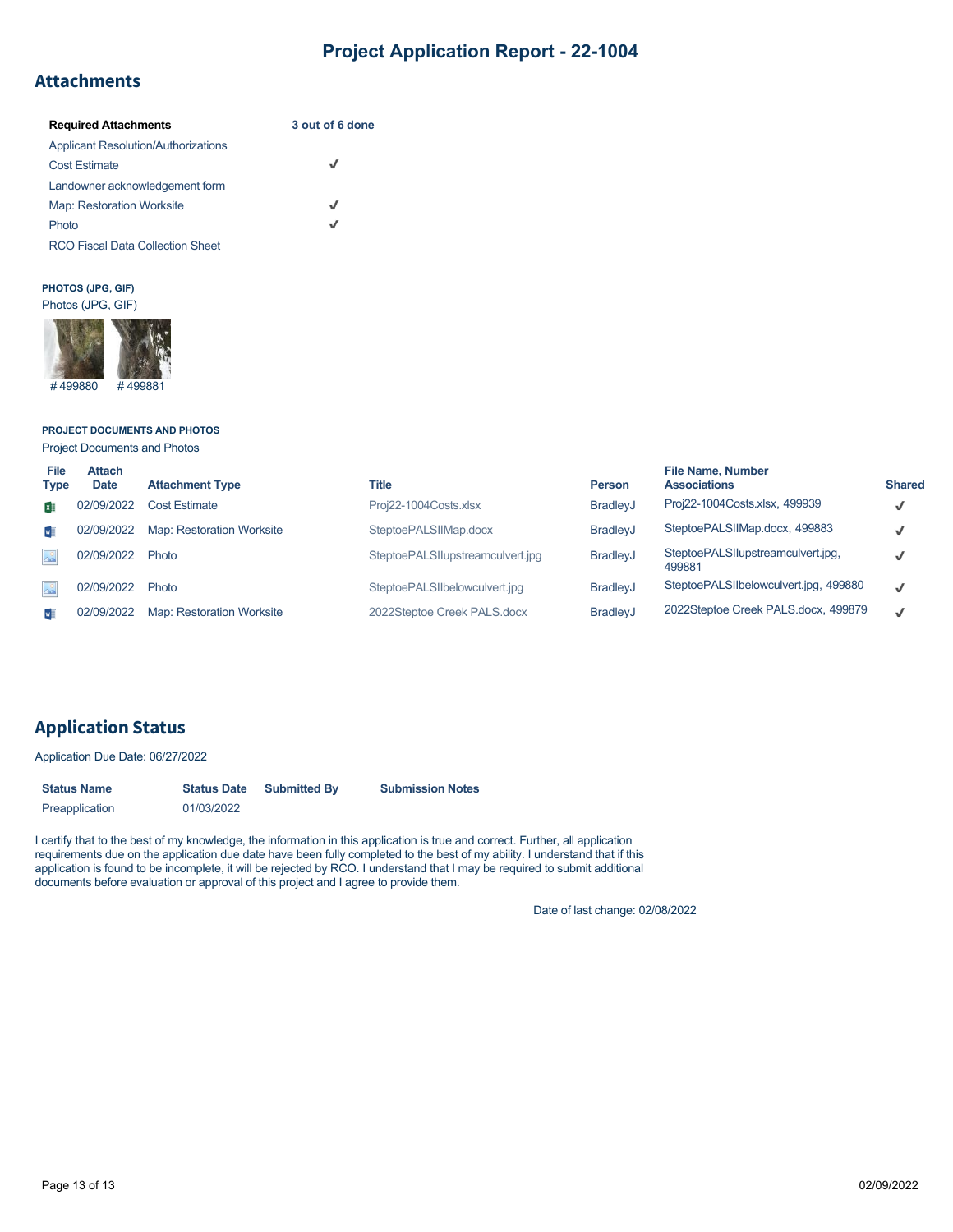## **2022 Snake River Salmon Recovery Board Project Application Letter of Intent Steptoe Creek Phase II PALS**

The Palouse Conservation District will be working with a Steptoe Creek landowner to increase instream habitat complexity with a culvert barrier project. We will be increasing instream wood and pool habitat and this complements previously completed Steptoe Creek Perched Culvert Replacement – RCO 15-1309 and Steptoe Creek Instream Habitat – RCO 18-2020 and the same partners will be working on the proposed project.

This Steptoe Creek Phase II Pals project will benefit the Asotin Creek population of A-run summer steelhead and by partnering with both projects both juvenile and adult steelhead will benefit from increased woody structures and pool available habitat. The project location is Latitude 46.469835 Longitude -117.175926 and is located about 1.5 miles above the previous culvert replace project that was completed in 2017 and the 135 PALS that were installed in 2020/21.

Cost Estimate:

| 40 PALS    | \$40,000 |
|------------|----------|
| Permitting | \$5,000  |
| Match      | \$8,000  |
| Total $=$  | \$53,000 |

Steptoe Creek Watershed w/locations of BEFORE (Lower Pin) and Proposed Perched Culvert (upper Pin)

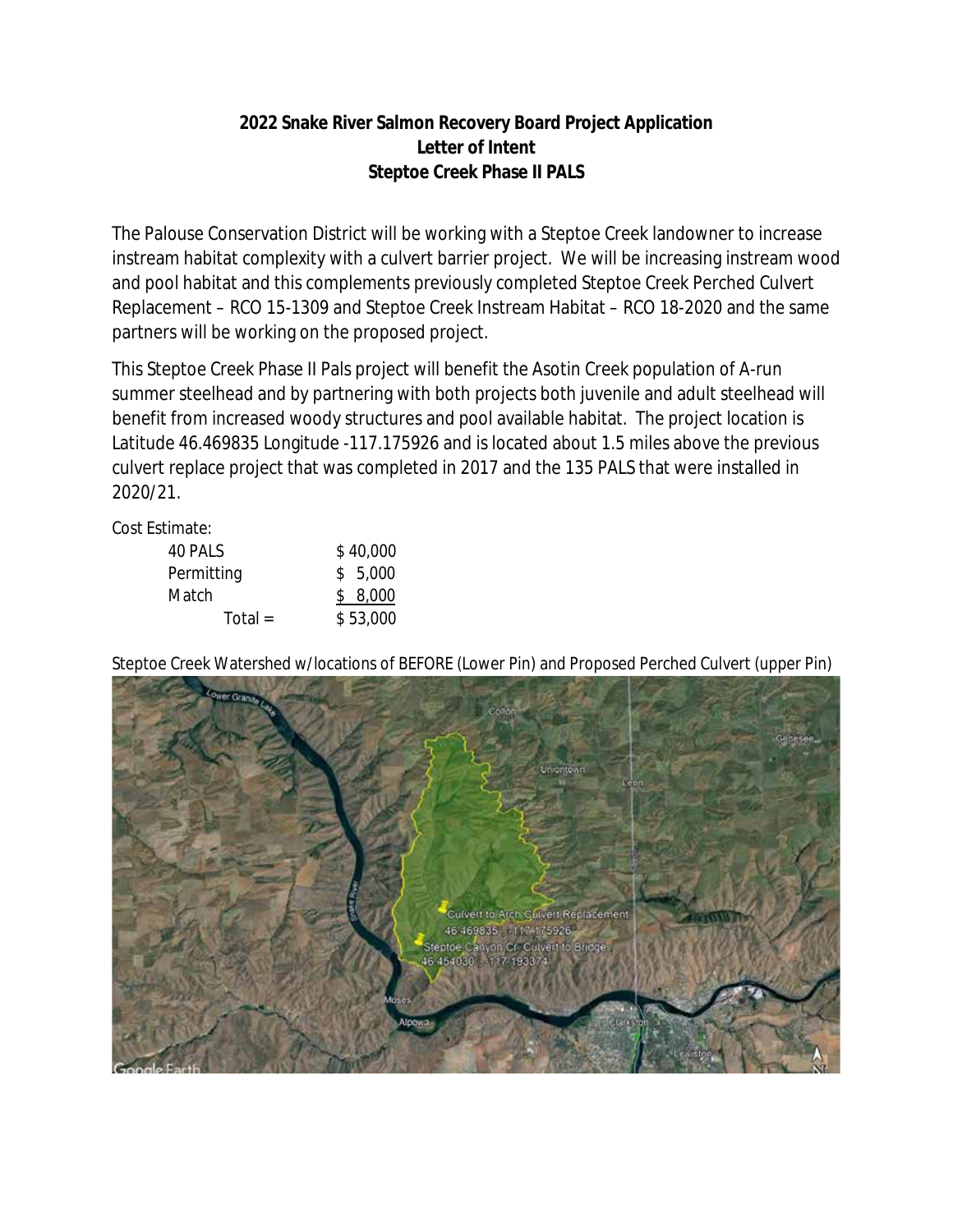

**Steptoe Creek Stream Area where Project is Proposed**

**Steptoe Creek**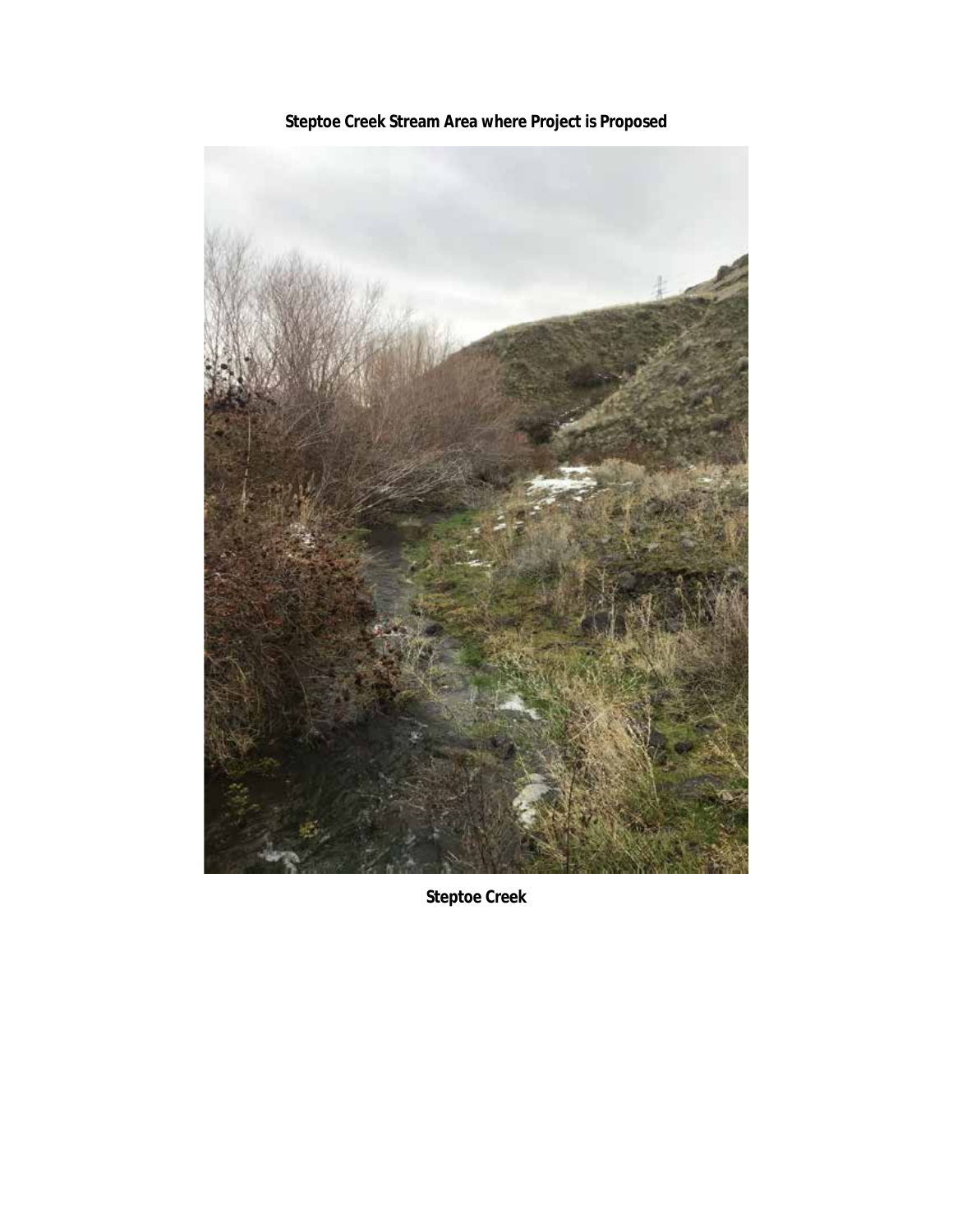## **History:**

Steptoe Creek is a second order stream that drains into the Snake River 6 miles west of Clarkston on the Whitman County side. Originally there was about ~1.5 miles of CREP eligible stream on Steptoe due to a complete steelhead passage barrier with a perched culvert on Steptoe Canyon Road. 14 acres have been enrolled in the CREP program up to the bridge, so all the CREP eligible stream miles in Steptoe are currently under a CREP contract.

Steptoe Creek has document summer steelhead use and is an important stock that makes up the Asotin Creek summer steelhead population that is listed under the Endangered Species Act. With this designation improving riparian habitat and factors limiting steelhead production in Steptoe Creek is a priority listed in the *Snake River Salmon Recovery Plan.* Lack of riparian habitat, suitable resting and rearing pools and woody debris are listed as factors limiting steelhead production in Steptoe Creek.

The Palouse Conservation District in cooperation with the landowner and Whitman County Road Department submitted an RCO Salmon Grant #14-1914 Steptoe Creek Perched Culvert Design & Assessment, this resulted in RCO #15-1309 Steptoe Creek Perched Culvert Replacement grant, which removed the complete barrier with a full span bridge in 2017. This opened up 4.8 miles on the mainstem of Steptoe Creek and an additional 3.1 miles on Stuart Creek, which is a cold water, spring fed tributary to Steptoe.



RCO #15-1309 Steptoe Creek Perched Culvert Replacement Grant

Steptoe Creek Watershed with location of Perched Culvert & eligible CREP below complete barrier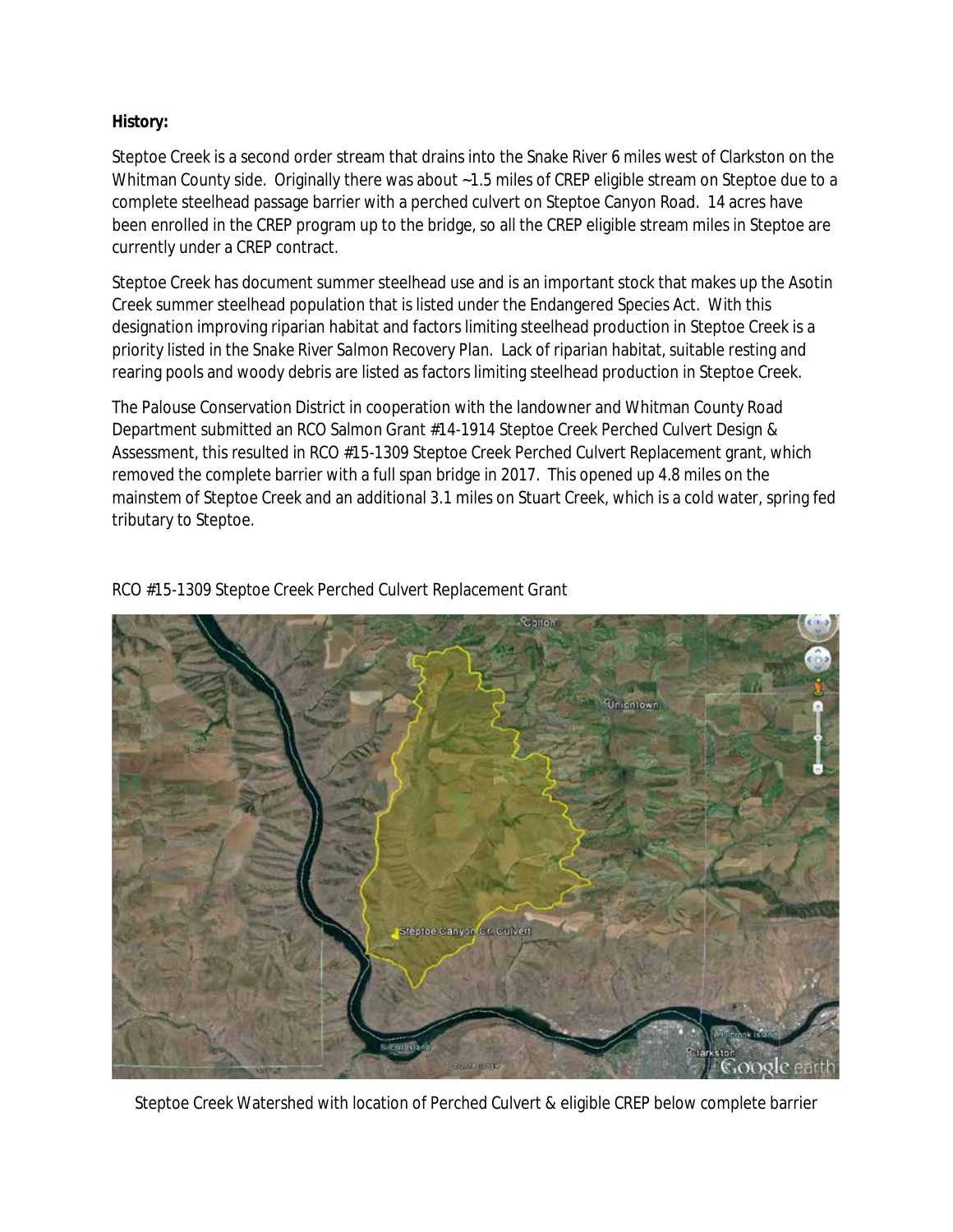

Outlet of Perched Culvert before Bridge Installation New Bridge on Steptoe Creek replacing the Perched Culvert



Downstream view of Bridge Replacement Project with steelhead passage barrier removed.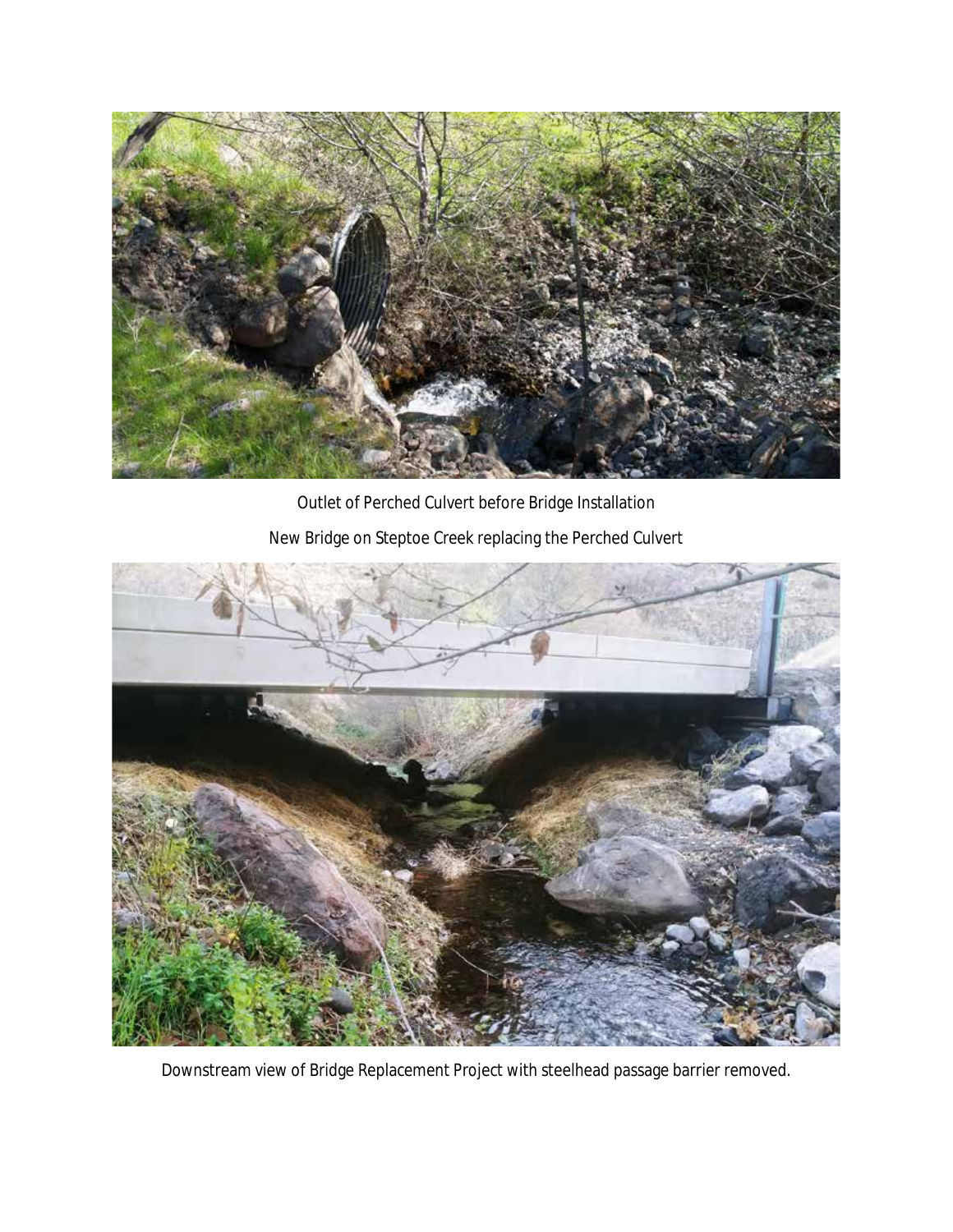After barrier was removed, implemented RCO #18-2020 Steptoe Cr. Instream PALS Project above bridge.

| <b>PALS Type</b>        | Count |
|-------------------------|-------|
| <b>Channel Spanning</b> | 5     |
| <b>Bank Attached RL</b> | 47    |
| <b>Bank Attached RR</b> | 78    |
| Mid-Channel             | 5     |
| Total                   | 135   |



Example of 5 different PALS structures above the bridge. Bridge would be in bottom left of above photo